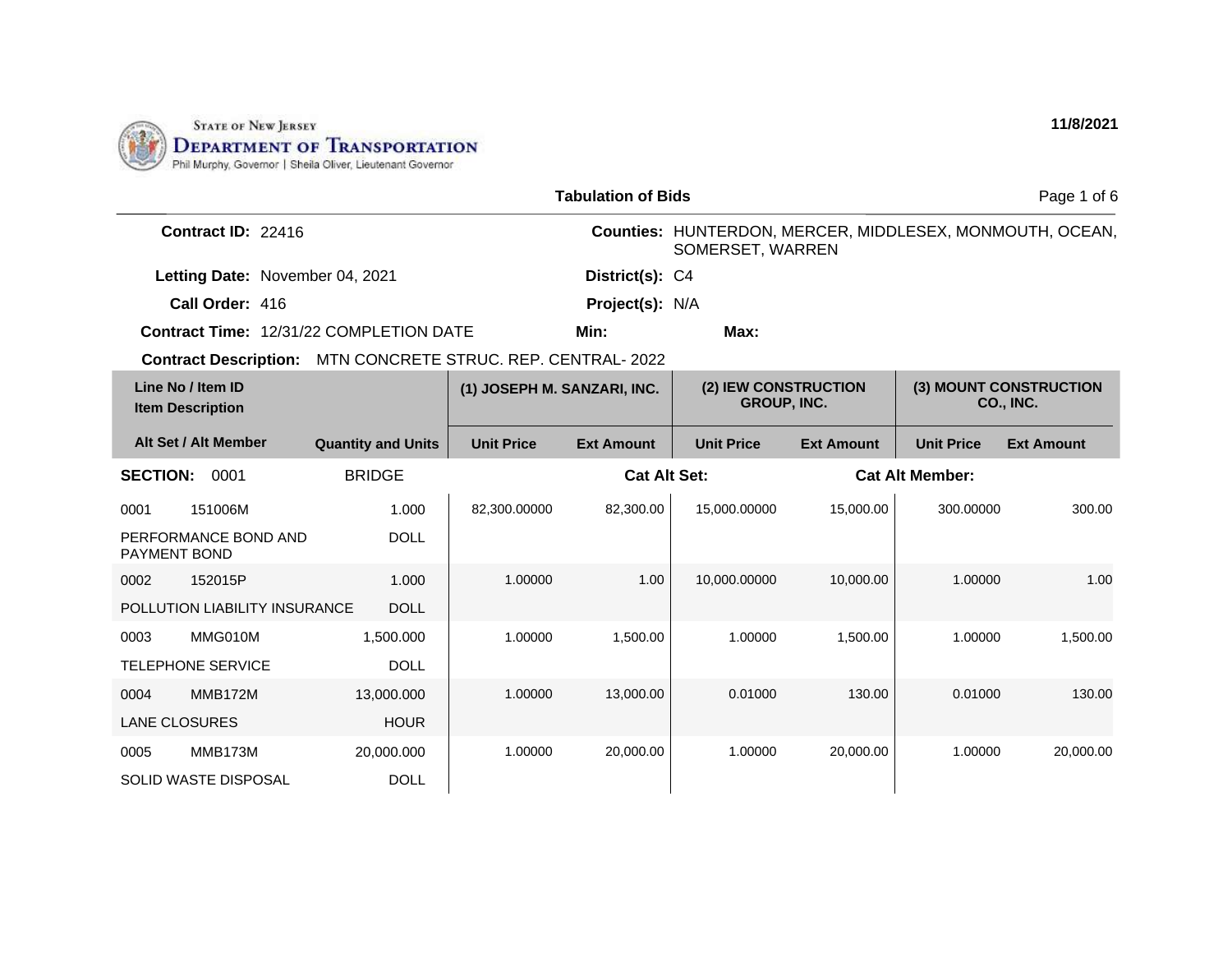

| <b>Tabulation of Bids</b>                                           |                           |                             |                   |                                                                              |                   |                                     | Page 2 of 6       |
|---------------------------------------------------------------------|---------------------------|-----------------------------|-------------------|------------------------------------------------------------------------------|-------------------|-------------------------------------|-------------------|
| Contract ID: 22416                                                  |                           |                             |                   | Counties: HUNTERDON, MERCER, MIDDLESEX, MONMOUTH, OCEAN,<br>SOMERSET, WARREN |                   |                                     |                   |
| Letting Date: November 04, 2021                                     |                           |                             | District(s): C4   |                                                                              |                   |                                     |                   |
| Call Order: 416                                                     |                           |                             | Project(s): N/A   |                                                                              |                   |                                     |                   |
| <b>Contract Time: 12/31/22 COMPLETION DATE</b>                      |                           |                             | Min:              | Max:                                                                         |                   |                                     |                   |
| <b>Contract Description: MTN CONCRETE STRUC. REP. CENTRAL- 2022</b> |                           |                             |                   |                                                                              |                   |                                     |                   |
| Line No / Item ID<br><b>Item Description</b>                        |                           | (1) JOSEPH M. SANZARI, INC. |                   | (2) IEW CONSTRUCTION<br><b>GROUP, INC.</b>                                   |                   | (3) MOUNT CONSTRUCTION<br>CO., INC. |                   |
| Alt Set / Alt Member                                                | <b>Quantity and Units</b> | <b>Unit Price</b>           | <b>Ext Amount</b> | <b>Unit Price</b>                                                            | <b>Ext Amount</b> | <b>Unit Price</b>                   | <b>Ext Amount</b> |
| <b>SECTION:</b><br>0001                                             | <b>BRIDGE</b>             |                             |                   | <b>Cat Alt Set:</b><br><b>Cat Alt Member:</b>                                |                   |                                     |                   |
| 202024M<br>0006                                                     | 100.000                   | 50.00000                    | 5,000.00          | 35.00000                                                                     | 3,500.00          | 50.00000                            | 5,000.00          |
| DISPOSAL OF REGULATED<br><b>MATERIAL</b>                            | $\top$                    |                             |                   |                                                                              |                   |                                     |                   |
| MMG064M<br>0007                                                     | 18,000.000                | 1.00000                     | 18,000.00         | 1.00000                                                                      | 18,000.00         | 1.00000                             | 18,000.00         |
| DISPOSAL OF REGULATED<br>MATERIAL, HAZARDOUS                        | <b>DOLL</b>               |                             |                   |                                                                              |                   |                                     |                   |
| 109006M<br>0008                                                     | 1,250,000.000             | 1.00000                     | 1,250,000.00      | 1.00000                                                                      | 1,250,000.00      | 1.00000                             | 1,250,000.00      |
| <b>FORCE ACCOUNT</b>                                                | <b>DOLL</b>               |                             |                   |                                                                              |                   |                                     |                   |
| <b>MMB186M</b><br>0009                                              | 13,000.000                | 598.00000                   | 7,774,000.00      | 600.71000                                                                    | 7,809,230.00      | 686.00000                           | 8,918,000.00      |
| LABOR CREW, CONCRETE                                                | <b>HOUR</b>               |                             |                   |                                                                              |                   |                                     |                   |
| MMG054M<br>0010                                                     | 2,000.000                 | 70.00000                    | 140,000.00        | 63.50000                                                                     | 127,000.00        | 90.00000                            | 180,000.00        |
| <b>WORKER, TYPE "A"</b>                                             | <b>HOUR</b>               |                             |                   |                                                                              |                   |                                     |                   |

**11/8/2021**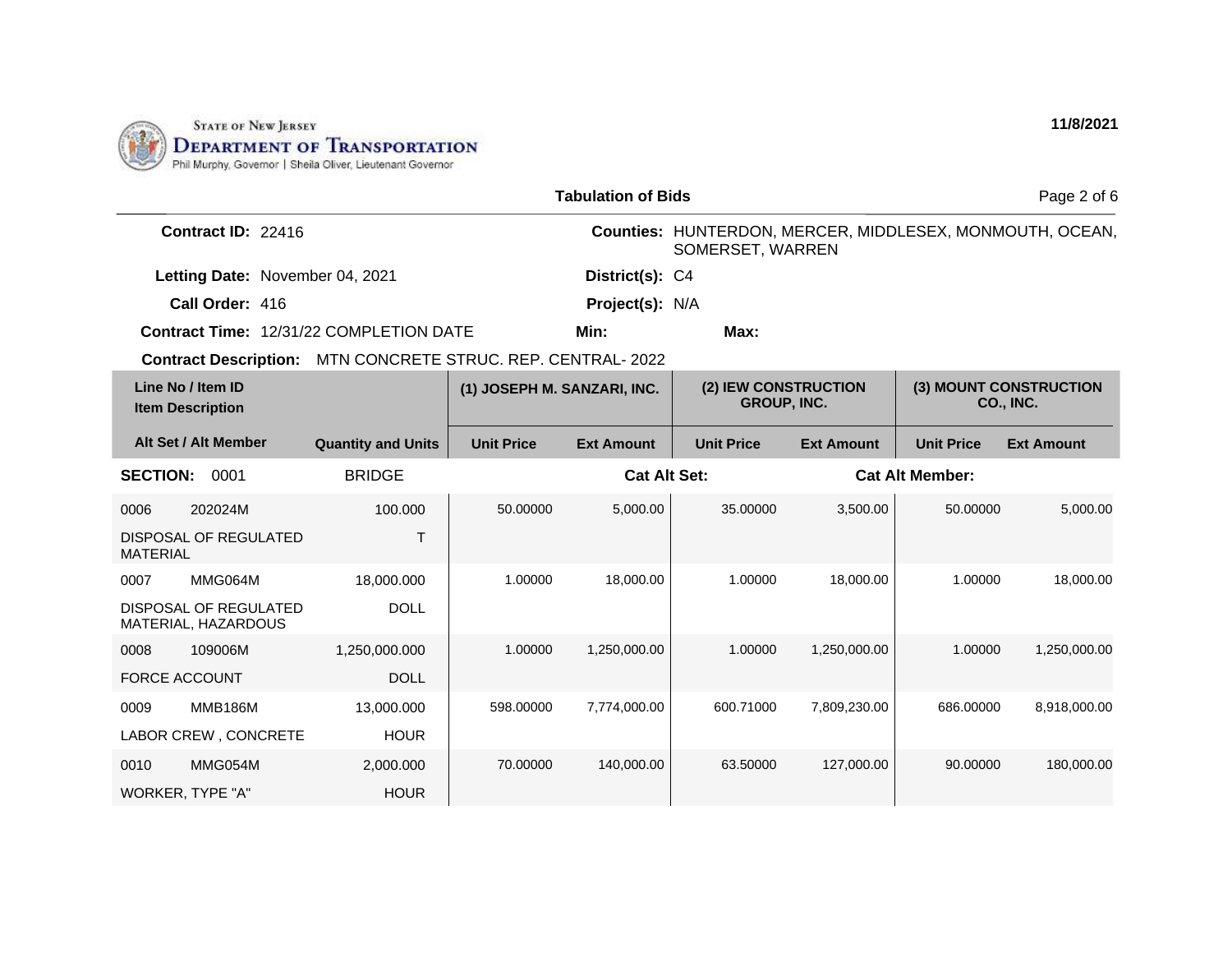

|                                                             | <b>Tabulation of Bids</b>                                                 |                   |                     |                   | Page 3 of 6                         |                        |                                                          |
|-------------------------------------------------------------|---------------------------------------------------------------------------|-------------------|---------------------|-------------------|-------------------------------------|------------------------|----------------------------------------------------------|
| Contract ID: 22416                                          |                                                                           |                   |                     | SOMERSET, WARREN  |                                     |                        | Counties: HUNTERDON, MERCER, MIDDLESEX, MONMOUTH, OCEAN, |
| Letting Date: November 04, 2021                             |                                                                           |                   | District(s): C4     |                   |                                     |                        |                                                          |
| Call Order: 416                                             |                                                                           |                   | Project(s): N/A     |                   |                                     |                        |                                                          |
| <b>Contract Time: 12/31/22 COMPLETION DATE</b>              |                                                                           |                   | Min:                | Max:              |                                     |                        |                                                          |
| Contract Description: MTN CONCRETE STRUC. REP. CENTRAL-2022 |                                                                           |                   |                     |                   |                                     |                        |                                                          |
| Line No / Item ID<br><b>Item Description</b>                | (2) IEW CONSTRUCTION<br>(1) JOSEPH M. SANZARI, INC.<br><b>GROUP, INC.</b> |                   |                     |                   | (3) MOUNT CONSTRUCTION<br>CO., INC. |                        |                                                          |
| Alt Set / Alt Member                                        | <b>Quantity and Units</b>                                                 | <b>Unit Price</b> | <b>Ext Amount</b>   | <b>Unit Price</b> | <b>Ext Amount</b>                   | <b>Unit Price</b>      | <b>Ext Amount</b>                                        |
| <b>SECTION:</b><br>0001                                     | <b>BRIDGE</b>                                                             |                   | <b>Cat Alt Set:</b> |                   |                                     | <b>Cat Alt Member:</b> |                                                          |
| MMG057M<br>0011                                             | 2.000.000                                                                 | 160.00000         | 320,000.00          | 189.00000         | 378,000.00                          | 200.50000              | 401,000.00                                               |
| WORKER, TYPE "B"                                            | <b>HOUR</b>                                                               |                   |                     |                   |                                     |                        |                                                          |
| MMB092M<br>0012<br><b>CREW COORDINATOR</b>                  | 100.000<br><b>HOUR</b>                                                    | 125.00000         | 12,500.00           | 125.00000         | 12,500.00                           | 125.00000              | 12,500.00                                                |
| MMG025M<br>0013                                             | 125,000.000                                                               | 1.00000           | 125,000.00          | 1.00000           | 125,000.00                          | 1.00000                | 125,000.00                                               |
| <b>OVERTIME DIFFERENTIAL (OD)</b>                           | <b>DOLL</b>                                                               |                   |                     |                   |                                     |                        |                                                          |
| <b>Section Totals:</b>                                      |                                                                           |                   | \$9,761,301.00      |                   | \$9,769,860.00                      |                        | \$10,931,431.00                                          |
|                                                             | <b>Contract Totals</b>                                                    |                   | \$9,761,301.00      |                   | \$9,769,860.00                      |                        | \$10,931,431.00                                          |
|                                                             | <b>Cost Plus Time Totals</b>                                              |                   | \$9,761,301.00      |                   | \$9,769,860.00                      |                        | 10,931,431.00                                            |
| () indicates item is bid as Lump Sum                        |                                                                           |                   |                     |                   |                                     |                        |                                                          |

**11/8/2021**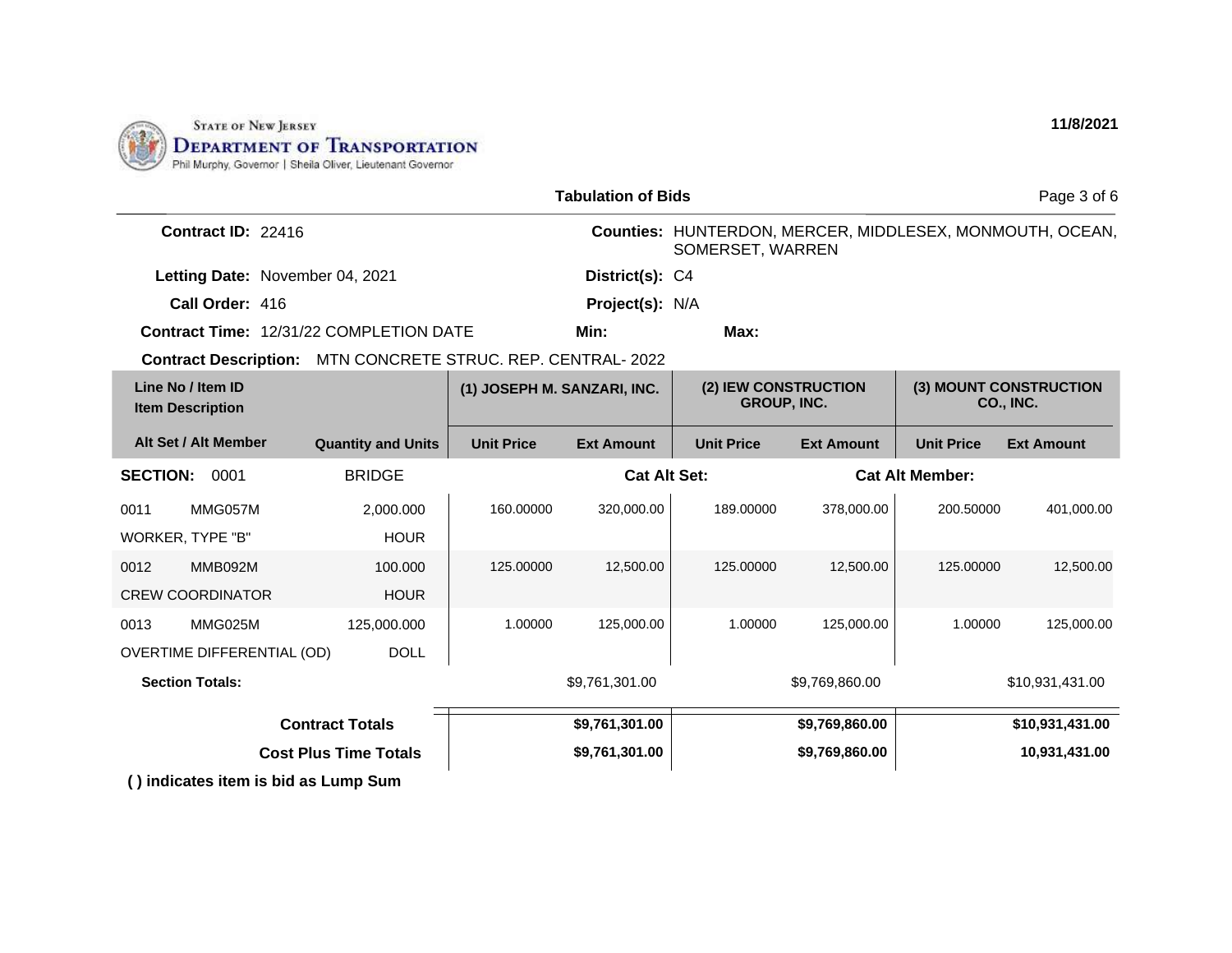

| <b>Tabulation of Bids</b>                    |                                 |                                                              |                                 |                     |                   |                   | Page 4 of 6            |                                                          |
|----------------------------------------------|---------------------------------|--------------------------------------------------------------|---------------------------------|---------------------|-------------------|-------------------|------------------------|----------------------------------------------------------|
|                                              | Contract ID: 22416              |                                                              |                                 |                     | SOMERSET, WARREN  |                   |                        | Counties: HUNTERDON, MERCER, MIDDLESEX, MONMOUTH, OCEAN, |
|                                              | Letting Date: November 04, 2021 |                                                              |                                 | District(s): C4     |                   |                   |                        |                                                          |
|                                              | Call Order: 416                 |                                                              |                                 | Project(s): N/A     |                   |                   |                        |                                                          |
|                                              |                                 | Contract Time: 12/31/22 COMPLETION DATE                      |                                 | Min:                | Max:              |                   |                        |                                                          |
|                                              |                                 | Contract Description: MTN CONCRETE STRUC. REP. CENTRAL- 2022 |                                 |                     |                   |                   |                        |                                                          |
| Line No / Item ID<br><b>Item Description</b> |                                 |                                                              | (4) BERTO CONSTRUCTION,<br>INC. |                     |                   |                   |                        |                                                          |
|                                              | Alt Set / Alt Member            | <b>Quantity and Units</b>                                    | <b>Unit Price</b>               | <b>Ext Amount</b>   | <b>Unit Price</b> | <b>Ext Amount</b> | <b>Unit Price</b>      | <b>Ext Amount</b>                                        |
| <b>SECTION:</b>                              | 0001                            | <b>BRIDGE</b>                                                |                                 | <b>Cat Alt Set:</b> |                   |                   | <b>Cat Alt Member:</b> |                                                          |
| 0001                                         | 151006M                         | 1.000                                                        | 95,000.00000                    | 95,000.00           |                   |                   |                        |                                                          |
| <b>PAYMENT BOND</b>                          | PERFORMANCE BOND AND            | <b>DOLL</b>                                                  |                                 |                     |                   |                   |                        |                                                          |
| 0002                                         | 152015P                         | 1.000                                                        | 37,000.00000                    | 37,000.00           |                   |                   |                        |                                                          |
|                                              | POLLUTION LIABILITY INSURANCE   | <b>DOLL</b>                                                  |                                 |                     |                   |                   |                        |                                                          |
| 0003                                         | MMG010M                         | 1,500.000                                                    | 1.00000                         | 1,500.00            |                   |                   |                        |                                                          |
|                                              | <b>TELEPHONE SERVICE</b>        | <b>DOLL</b>                                                  |                                 |                     |                   |                   |                        |                                                          |
| 0004                                         | <b>MMB172M</b>                  | 13,000.000                                                   | 32.00000                        | 416,000.00          |                   |                   |                        |                                                          |
| <b>LANE CLOSURES</b>                         |                                 | <b>HOUR</b>                                                  |                                 |                     |                   |                   |                        |                                                          |
| 0005                                         | MMB173M                         | 20,000.000                                                   | 1.00000                         | 20,000.00           |                   |                   |                        |                                                          |
|                                              | <b>SOLID WASTE DISPOSAL</b>     | <b>DOLL</b>                                                  |                                 |                     |                   |                   |                        |                                                          |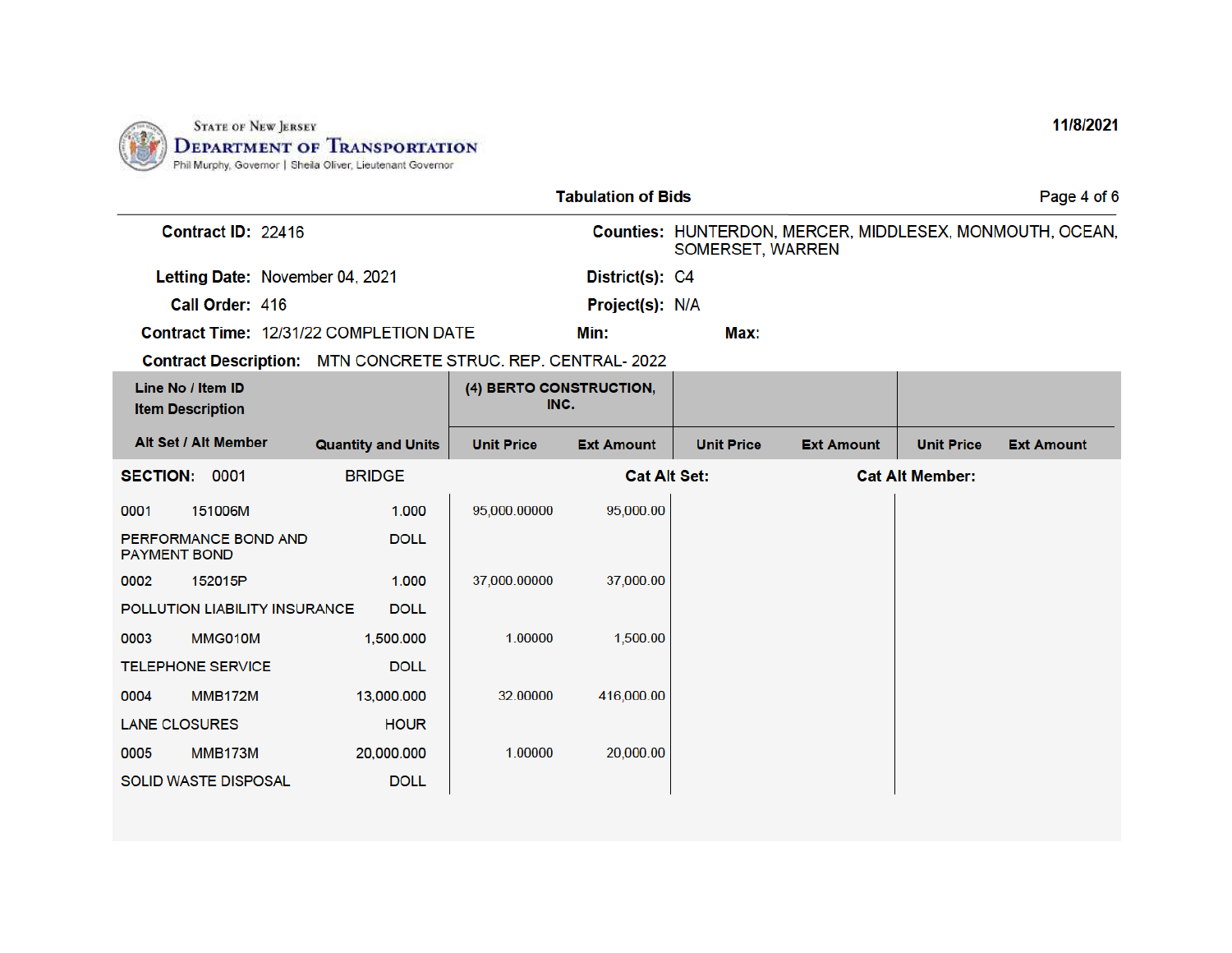

|                      |                                                     |                                                             |                                 | <b>Tabulation of Bids</b> |                   |                   |                        | Page 5 of 6                                              |
|----------------------|-----------------------------------------------------|-------------------------------------------------------------|---------------------------------|---------------------------|-------------------|-------------------|------------------------|----------------------------------------------------------|
|                      | Contract ID: 22416                                  |                                                             |                                 |                           | SOMERSET, WARREN  |                   |                        | Counties: HUNTERDON, MERCER, MIDDLESEX, MONMOUTH, OCEAN, |
|                      | Letting Date: November 04, 2021                     |                                                             |                                 | District(s): C4           |                   |                   |                        |                                                          |
|                      | Call Order: 416                                     |                                                             |                                 | Project(s): N/A           |                   |                   |                        |                                                          |
|                      |                                                     | Contract Time: 12/31/22 COMPLETION DATE                     |                                 | Min:                      | Max:              |                   |                        |                                                          |
|                      |                                                     | Contract Description: MTN CONCRETE STRUC. REP. CENTRAL-2022 |                                 |                           |                   |                   |                        |                                                          |
|                      | Line No / Item ID<br><b>Item Description</b>        |                                                             | (4) BERTO CONSTRUCTION,<br>INC. |                           |                   |                   |                        |                                                          |
|                      | Alt Set / Alt Member                                | <b>Quantity and Units</b>                                   | <b>Unit Price</b>               | <b>Ext Amount</b>         | <b>Unit Price</b> | <b>Ext Amount</b> | <b>Unit Price</b>      | <b>Ext Amount</b>                                        |
| SECTION: 0001        |                                                     | <b>BRIDGE</b>                                               |                                 | <b>Cat Alt Set:</b>       |                   |                   | <b>Cat Alt Member:</b> |                                                          |
| 0006                 | 202024M                                             | 100.000                                                     | 75.00000                        | 7,500.00                  |                   |                   |                        |                                                          |
| <b>MATERIAL</b>      | <b>DISPOSAL OF REGULATED</b>                        | т                                                           |                                 |                           |                   |                   |                        |                                                          |
| 0007                 | <b>MMG064M</b>                                      | 18,000.000                                                  | 1.00000                         | 18,000.00                 |                   |                   |                        |                                                          |
|                      | <b>DISPOSAL OF REGULATED</b><br>MATERIAL, HAZARDOUS | <b>DOLL</b>                                                 |                                 |                           |                   |                   |                        |                                                          |
| 0008                 | 109006M                                             | 1,250,000.000                                               | 1.00000                         | 1,250,000.00              |                   |                   |                        |                                                          |
| <b>FORCE ACCOUNT</b> |                                                     | <b>DOLL</b>                                                 |                                 |                           |                   |                   |                        |                                                          |
| 0009                 | <b>MMB186M</b>                                      | 13,000.000                                                  | 768.00000                       | 9,984,000.00              |                   |                   |                        |                                                          |
|                      | LABOR CREW, CONCRETE                                | <b>HOUR</b>                                                 |                                 |                           |                   |                   |                        |                                                          |
| 0010                 | MMG054M                                             | 2,000.000                                                   | 100.00000                       | 200,000.00                |                   |                   |                        |                                                          |
|                      | WORKER, TYPE "A"                                    | <b>HOUR</b>                                                 |                                 |                           |                   |                   |                        |                                                          |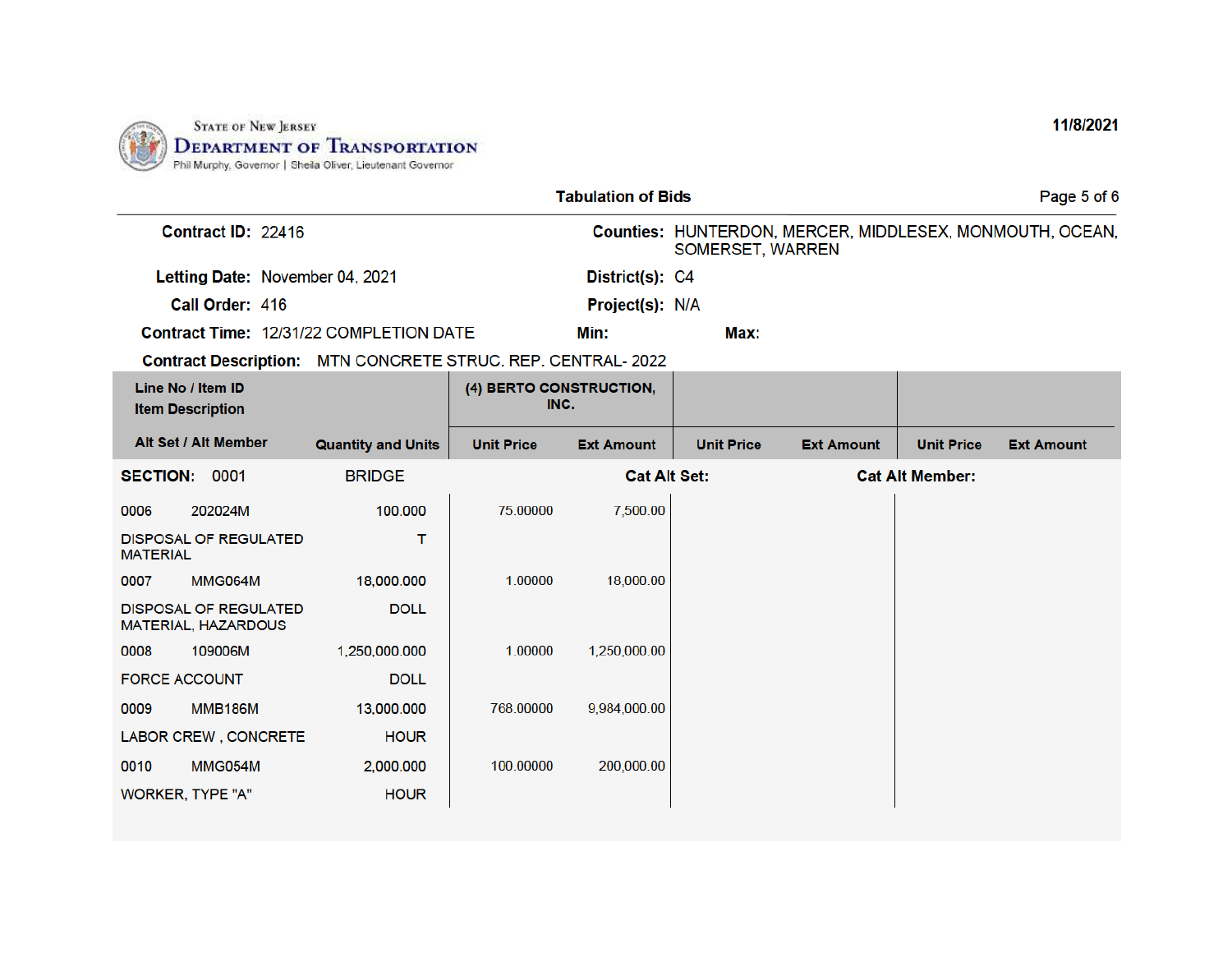

| <b>Tabulation of Bids</b>                                          |                           |                                 |                     |                   |                   |                        | Page 6 of 6                                              |
|--------------------------------------------------------------------|---------------------------|---------------------------------|---------------------|-------------------|-------------------|------------------------|----------------------------------------------------------|
| Contract ID: 22416                                                 |                           |                                 |                     | SOMERSET, WARREN  |                   |                        | Counties: HUNTERDON, MERCER, MIDDLESEX, MONMOUTH, OCEAN, |
| Letting Date: November 04, 2021                                    |                           |                                 | District(s): C4     |                   |                   |                        |                                                          |
| Call Order: 416                                                    |                           |                                 | Project(s): N/A     |                   |                   |                        |                                                          |
| <b>Contract Time: 12/31/22 COMPLETION DATE</b>                     |                           |                                 | Min:                | Max:              |                   |                        |                                                          |
| <b>Contract Description: MTN CONCRETE STRUC. REP. CENTRAL-2022</b> |                           |                                 |                     |                   |                   |                        |                                                          |
| Line No / Item ID<br><b>Item Description</b>                       |                           | (4) BERTO CONSTRUCTION,<br>INC. |                     |                   |                   |                        |                                                          |
| Alt Set / Alt Member                                               | <b>Quantity and Units</b> | <b>Unit Price</b>               | <b>Ext Amount</b>   | <b>Unit Price</b> | <b>Ext Amount</b> | <b>Unit Price</b>      | <b>Ext Amount</b>                                        |
| SECTION: 0001                                                      | <b>BRIDGE</b>             |                                 | <b>Cat Alt Set:</b> |                   |                   | <b>Cat Alt Member:</b> |                                                          |
| MMG057M<br>0011                                                    | 2,000.000                 | 124.00000                       | 248,000.00          |                   |                   |                        |                                                          |
| <b>WORKER, TYPE "B"</b>                                            | <b>HOUR</b>               |                                 |                     |                   |                   |                        |                                                          |
| <b>MMB092M</b><br>0012                                             | 100,000                   | 125.00000                       | 12,500.00           |                   |                   |                        |                                                          |
| <b>CREW COORDINATOR</b>                                            | <b>HOUR</b>               |                                 |                     |                   |                   |                        |                                                          |
| <b>MMG025M</b><br>0013                                             | 125,000.000               | 1.00000                         | 125,000.00          |                   |                   |                        |                                                          |
| OVERTIME DIFFERENTIAL (OD)                                         | <b>DOLL</b>               |                                 |                     |                   |                   |                        |                                                          |
| <b>Section Totals:</b>                                             |                           |                                 | \$12,414,500.00     |                   |                   |                        |                                                          |
|                                                                    | <b>Contract Totals</b>    |                                 | \$12,414,500.00     |                   |                   |                        |                                                          |
| <b>Cost Plus Time Totals</b>                                       |                           |                                 | \$12,414,500.00     |                   |                   |                        |                                                          |
| () indicates item is bid as Lump Sum                               |                           |                                 |                     |                   |                   |                        |                                                          |